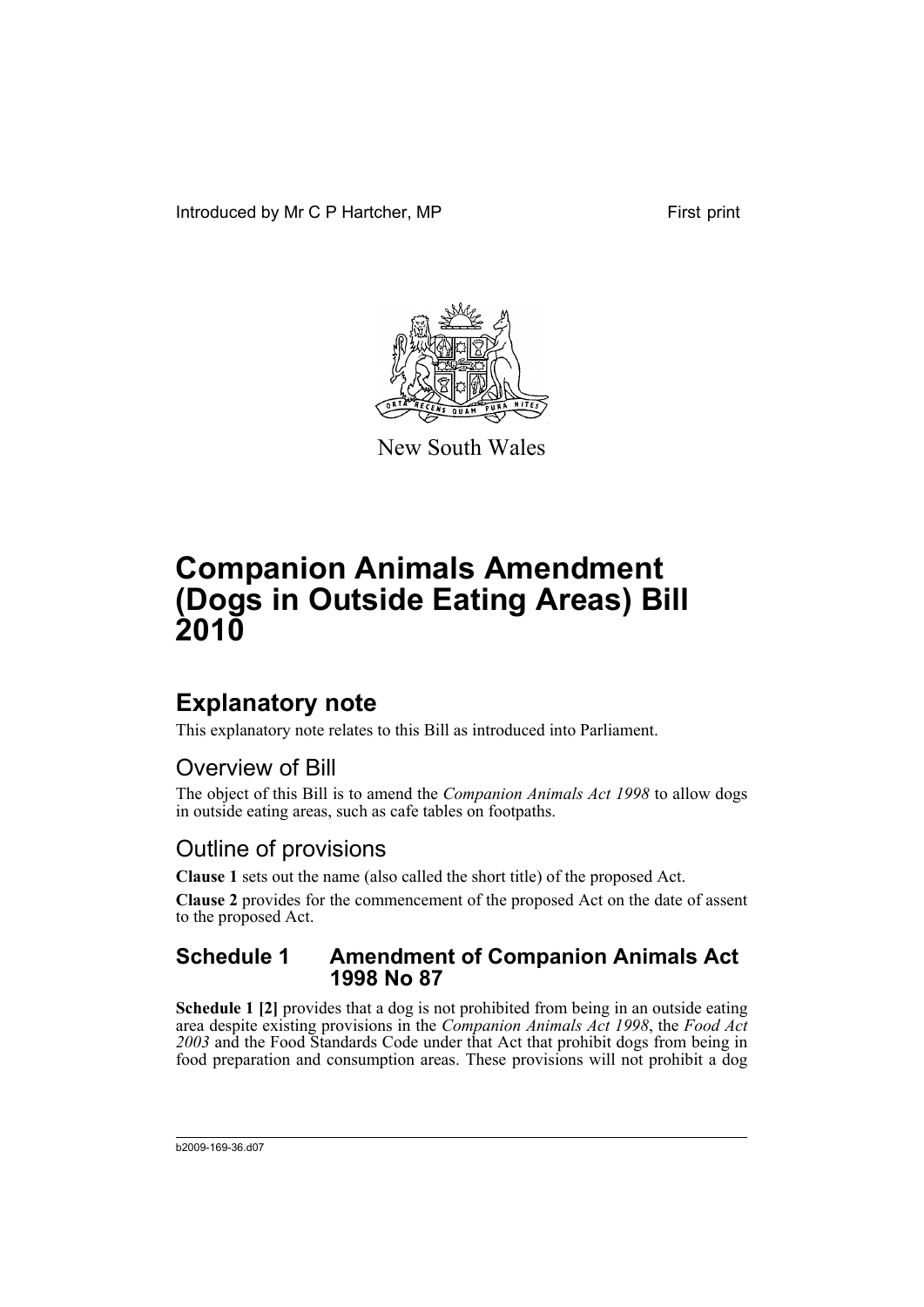Companion Animals Amendment (Dogs in Outside Eating Areas) Bill 2010

Explanatory note

from being in an outside eating area as long as the dog is under the effective control of a competent person, is kept on the ground and is restrained by a chain, cord or leash that is not more than 1 metre in length.

An *outside eating area* is defined as an area in which food is consumed by humans that is not enclosed and that can be entered by the public without passing through an enclosed area in which dogs are prohibited by the *Companion Animals Act 1998*.

**Schedule 1 [1]** includes a note in the provision of the *Companion Animals Act 1998* that prohibits dogs from being in food preparation/consumption areas to draw attention to the new provision.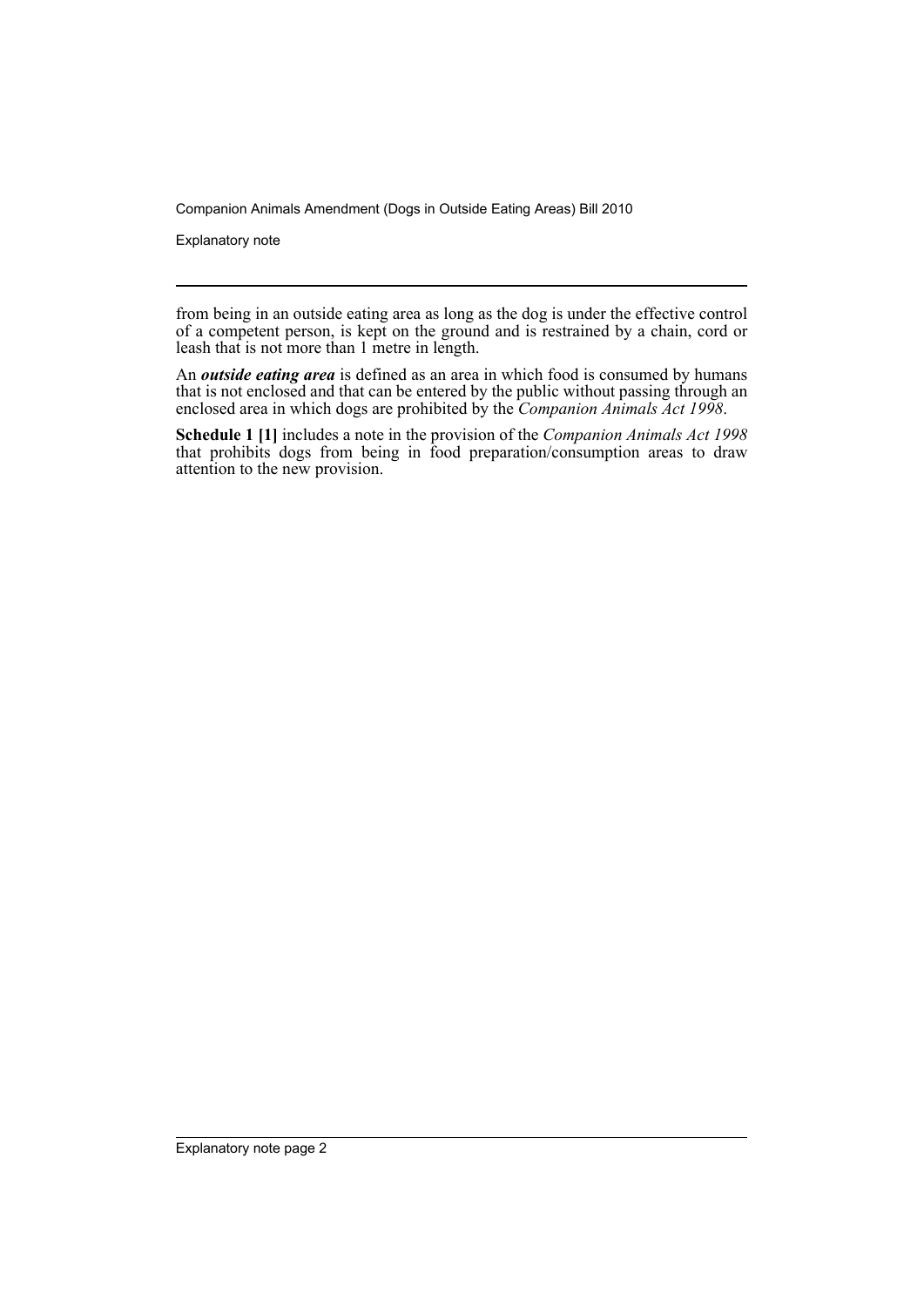Introduced by Mr C P Hartcher, MP First print



New South Wales

# **Companion Animals Amendment (Dogs in Outside Eating Areas) Bill 2010**

## **Contents**

|                                                          | Page |
|----------------------------------------------------------|------|
| Name of Act                                              |      |
| 2 Commencement                                           |      |
| Schedule 1 Amendment of Companion Animals Act 1998 No 87 |      |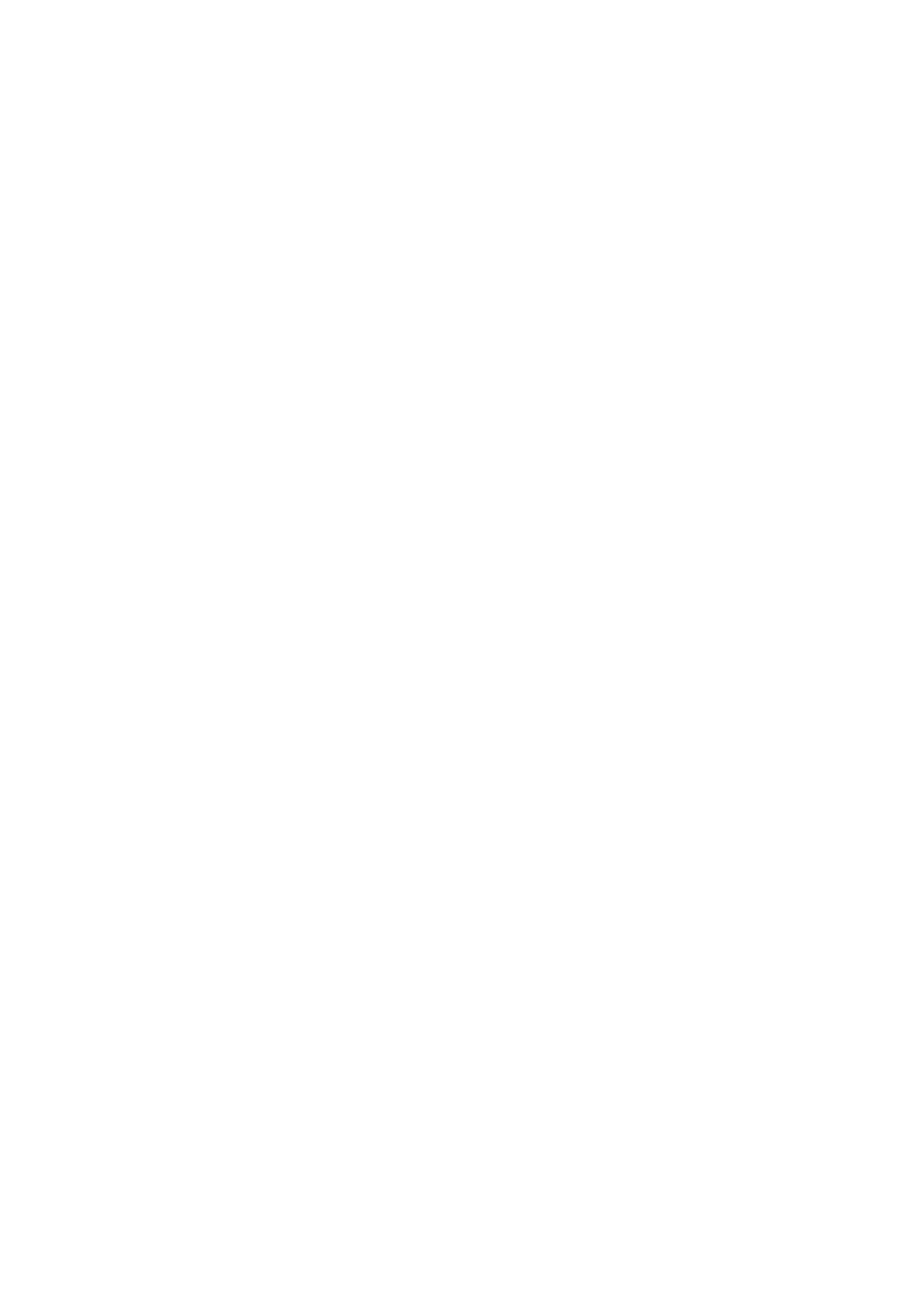

New South Wales

# **Companion Animals Amendment (Dogs in Outside Eating Areas) Bill 2010**

No , 2010

#### **A Bill for**

An Act to amend the *Companion Animals Act 1998* to authorise the presence of dogs in outside eating areas in certain circumstances.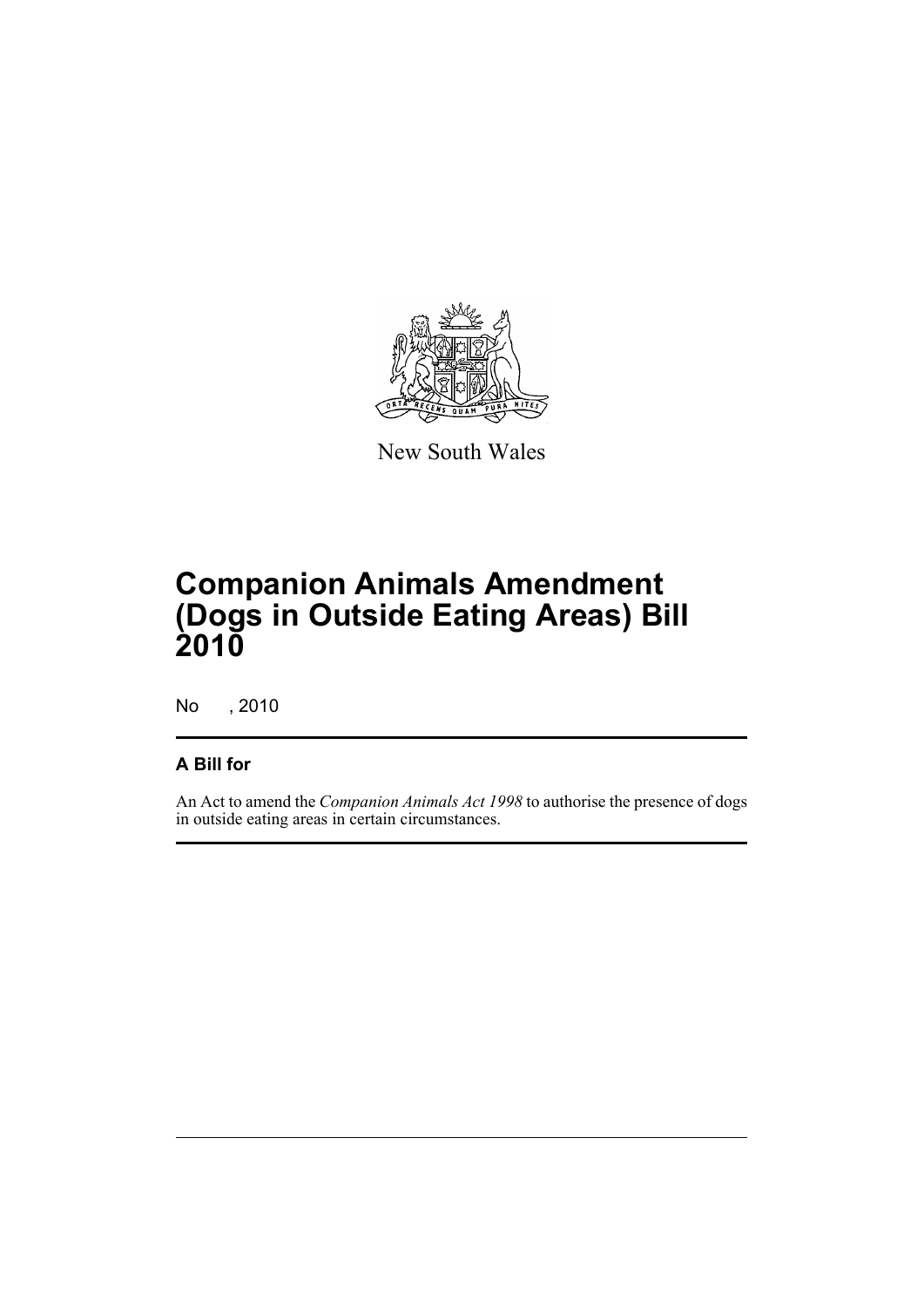<span id="page-5-1"></span><span id="page-5-0"></span>

| The Legislature of New South Wales enacts: |                                                                                         |               |
|--------------------------------------------|-----------------------------------------------------------------------------------------|---------------|
|                                            | Name of Act                                                                             | $\mathcal{P}$ |
|                                            | This Act is the Companion Animals Amendment (Dogs in Outside<br>Eating Areas) Act 2010. | 3<br>4        |
|                                            | Commencement                                                                            | 5             |
|                                            | This Act commences on the date of assent to this Act.                                   | 6             |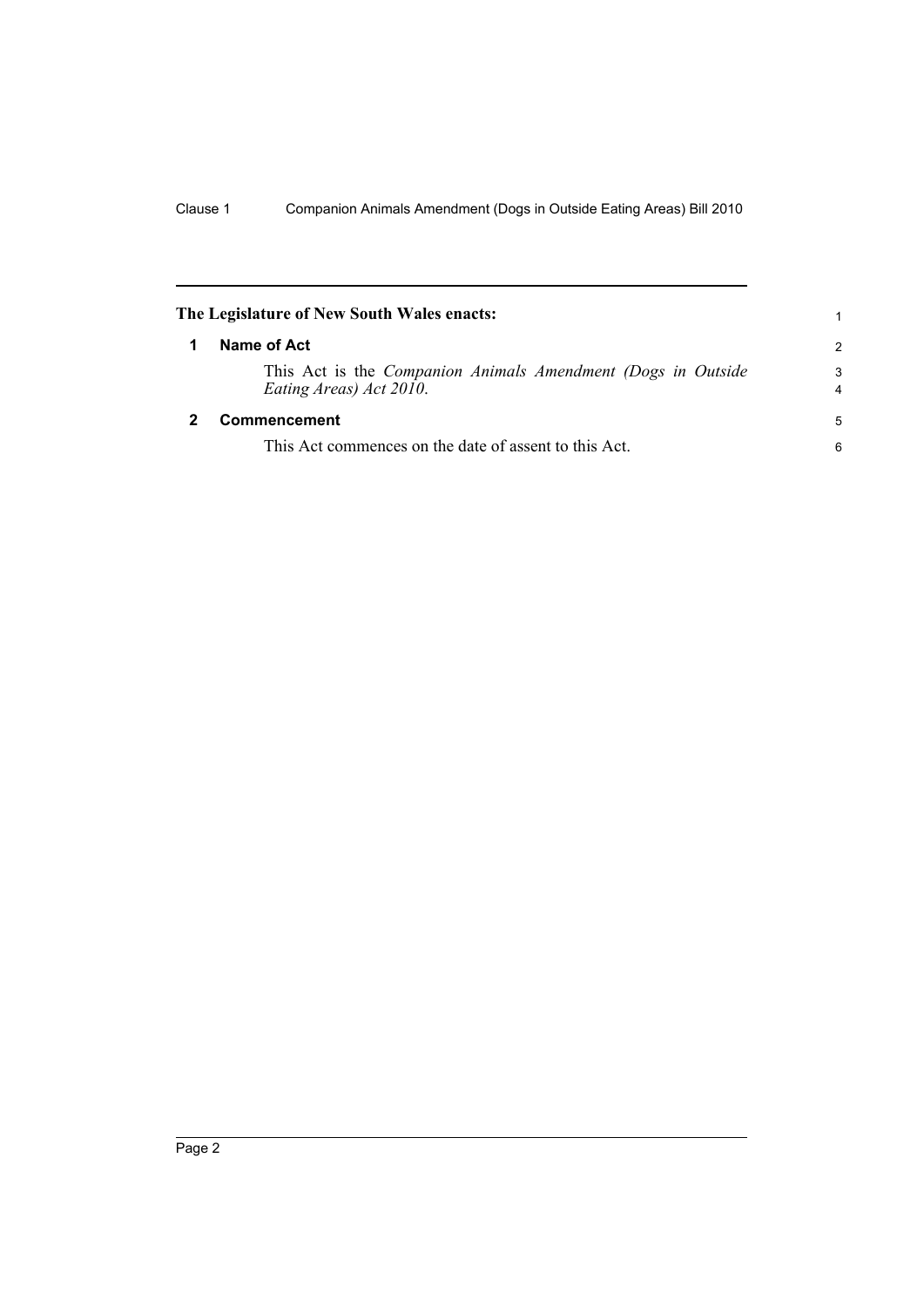Companion Animals Amendment (Dogs in Outside Eating Areas) Bill 2010

Amendment of Companion Animals Act 1998 No 87 Schedule 1

<span id="page-6-0"></span>

| <b>Schedule 1</b> |     |                    | <b>Amendment of Companion Animals Act</b><br>1998 No 87                                                                                                                                                                                                                                     | $\mathbf{1}$<br>$\overline{2}$ |
|-------------------|-----|--------------------|---------------------------------------------------------------------------------------------------------------------------------------------------------------------------------------------------------------------------------------------------------------------------------------------|--------------------------------|
| [1]               |     |                    | Section 14 Dogs prohibited in some public places                                                                                                                                                                                                                                            | 3                              |
|                   |     |                    | Insert after section $14(1)(b)$ :                                                                                                                                                                                                                                                           | 4                              |
|                   |     |                    | Note. However, see section 86A, which permits dogs to be in outside<br>eating areas.                                                                                                                                                                                                        | 5<br>6                         |
| $[2]$             |     | <b>Section 86A</b> |                                                                                                                                                                                                                                                                                             | $\overline{7}$                 |
|                   |     |                    | Insert before section 87:                                                                                                                                                                                                                                                                   | 8                              |
|                   | 86A |                    | Dogs in outside eating areas                                                                                                                                                                                                                                                                | 9                              |
|                   |     | (1)                | The food safety restrictions applicable to dogs do not prohibit a<br>dog from being in an outside eating area if:                                                                                                                                                                           | 10<br>11                       |
|                   |     |                    | the dog is under the effective control of some competent<br>(a)<br>person and is restrained by means of an adequate chain,<br>cord or leash that:                                                                                                                                           | 12<br>13<br>14                 |
|                   |     |                    | (i)<br>is attached to the dog, and                                                                                                                                                                                                                                                          | 15                             |
|                   |     |                    | is not more than 1 metre in length, and<br>(ii)                                                                                                                                                                                                                                             | 16                             |
|                   |     |                    | the dog is kept on the ground.<br>(b)                                                                                                                                                                                                                                                       | 17                             |
|                   |     | (2)                | If the outside eating area is within a public place declared by a<br>local authority to be an off-leash area, it is not necessary for the<br>dog to be restrained by means of a chain, cord or leash.                                                                                       | 18<br>19<br>20                 |
|                   |     | (3)                | An <i>outside eating area</i> is an area in which food is consumed by<br>humans:                                                                                                                                                                                                            | 21<br>22                       |
|                   |     |                    | that is not enclosed, and<br>(a)                                                                                                                                                                                                                                                            | 23                             |
|                   |     |                    | that can be entered by the public without passing through<br>(b)<br>an enclosed area in which dogs are prohibited by this Act.                                                                                                                                                              | 24<br>25                       |
|                   |     | (4)                | An area is enclosed if, disregarding doorways and passageways,<br>the area is substantially or completely enclosed (whether<br>permanently or temporarily) by:                                                                                                                              | 26<br>27<br>28                 |
|                   |     |                    | a ceiling or roof, and<br>(a)                                                                                                                                                                                                                                                               | 29                             |
|                   |     |                    | walls or windows (or both).<br>(b)                                                                                                                                                                                                                                                          | 30                             |
|                   |     | (5)                | If, under this section, the food safety restrictions applicable to<br>dogs do not prohibit a dog from being in an outside eating area, a<br>person does not contravene this Act, the Food Act 2003 or the<br>Food Standards Code, merely because the dog is in that outside<br>eating area. | 31<br>32<br>33<br>34<br>35     |